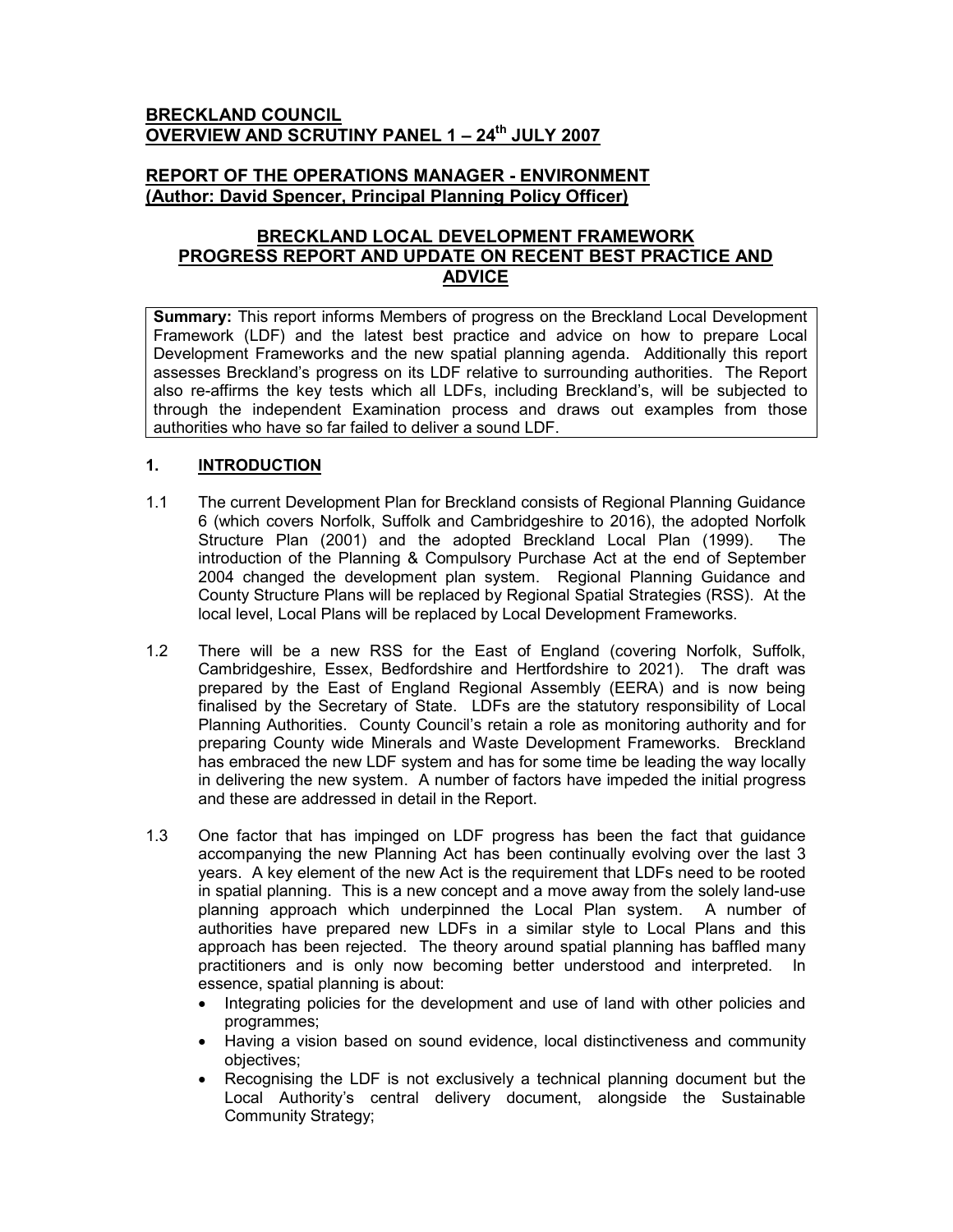- Having aspirations for communities but having a realistic and clear delivery framework.
- 1.4 For Members new to the Authority and this Overview and Scrutiny Panel a diagram of the Local Development Framework folder of documents is provided at Appendix A for reference.

# 2. KEY DECISION

2.1 This is not a key decision.

# 3. EQUALITIES, HUMAN RIGHTS AND CRIME & DISORDER

3.1 This report raises no issues relating to Equalities, Human Rights and Crime and Disorder.

# 4. COUNCIL PRIORITIES

- 4.1 The matters raised in this report fall within the following Council priority:
	- A well planned place to live which encourages vibrant communities

# 5. PROGRESS ON BRECKLAND'S LOCAL DEVELOPMENT FRAMEWORK

# Work to Date

- 5.1 Breckland's Local Development Framework will be a suite of documents. The initial suite will contain documents for a Core Strategy, Development Control Policies, Site Specific Proposals and an Area Action Plan for Thetford. The Authority has already adopted a Statement of Community Involvement and has produced required Annual Monitoring Reports. The focus of LDF work has been on a joint Core Strategy and Development Control Policies document. This will set out the spatial vision and objectives for the District and the strategy needed for delivery. The Development Control policies will further guide and control the delivery of new development and its contribution towards supporting sustainable communities. Whereas the Local Plan contained a detailed compendium of over 120 development control policies, the new LDF will contain a refined collection of more meaningful policies, perhaps as few as 30 policies.
- 5.2 Breckland's approach of preparing a Core Strategy and Development Control policy document jointly is endorsed by the Government Office and will be supported, in principle, by the Planning Inspectorate. A number of concerns have been raised that a replacement policy framework is required in the interim before the Local Development Framework is adopted. Recent advice from the Government Office affirms that the Core Strategy should be the first LDF document produced by Local Planning Authorities. Interim policies produced on an adhoc basis will be given no weight in the planning process.
- 5.3 Breckland has already produced a number of drafts of its Core Strategy and Development Control Policies document. A series of roadshows were held in the summer of 2005, followed by the publication of a draft document in October 2005. Your Officers have also held various meetings across the District with Town and Parish Councils and other organisations, including all Town Councils and prospective Local Service Centre villages. Following changes in Government Guidance a further round of consultation was undertaken in March of this year which revisited the development strategy and a number of policy areas. An outline of the results of the consultation is provided in Section 8 of this Report.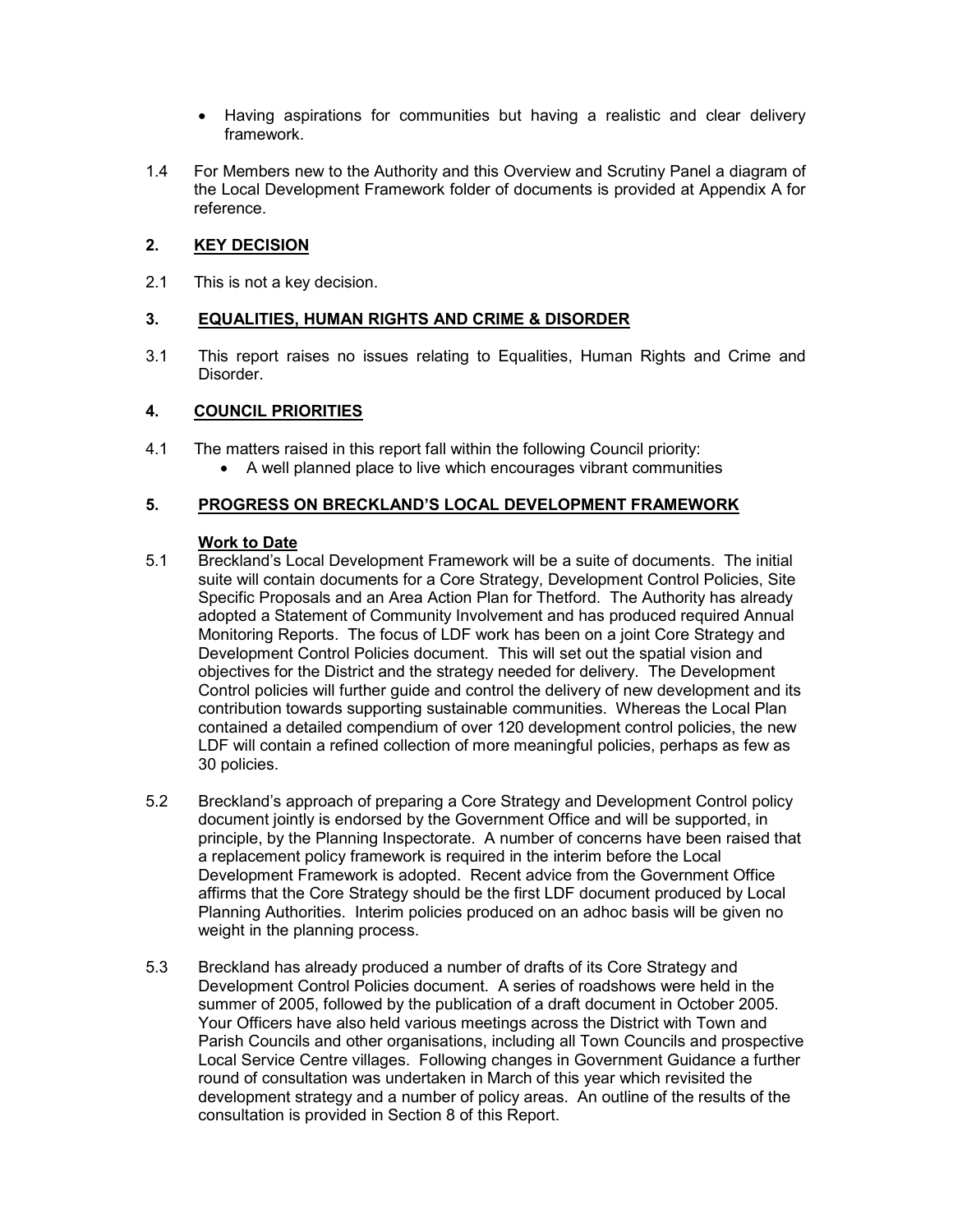# Factors Affecting Progress

5.4 Your Officers are aware that there is a developing anxiety that the Breckland Local Development Framework is taking some time to produce now that we are 3 years into the new system. There are a number of factors which have influenced this situation and need to be taken into account. Nevertheless Breckland is making reasonable progress in the local context and this is explored in Section 6 of this Report. The factors affecting Breckland are not unique to the District but given the scale of growth the District needs to accommodate and the demands of the spatial planning agenda it is important that these factors are satisfactorily resolved to protect Breckland from having an unsound LDF and/or facing judicial review at a later stage.

# (1) Delays to the Regional Spatial Strategy (RSS)

5.5 The RSS for the East of England provides the housing and employment requirements for Breckland over the period 2001-2021. During this time the District needs to accommodate 15,200 new homes and 6,000 new jobs. The RSS also identifies Thetford as a Regional Key Centre for Development and Change, linking in with Thetford's successful designation as a National Growth Point. The RSS specifies that Thetford will deliver at least 6,000 homes. The strategic direction of the RSS needs to be reflected in the Breckland LDF and will provide higher level certainty for the local development strategy. The RSS was due to be adopted in summer 2007. However, the Secretary of State has now advised that further time is needed to assess the impacts of the RSS on European Habitats in the Region (a process known as Appropriate Assessment). This will delay adoption of the RSS until Autumn 2007 at the earliest. The Regional Appropriate Assessment work is critical in the Breckland context given the proximity of European Habitats to Thetford. It is your Officers' assessment that Breckland will need the clarity of the Regional Appropriate Assessment to advance its own LDF.

# (2) Evolving Guidance on LDFs

5.6 The introduction of the new Planning Act in Autumn 2004 was accompanied by Regulations. These Regulations are open to interpretation and in the void of detailed guidance on implementing LDFs the approach of a number of authorities has been flawed. Advice at the time was for LDF Core Strategies to be strategic and visionary and for much of the detail to be delegated to Site Specific documents, Area Action Plans and Supplementary documents. As the new system is being implemented a number of studies by Government bodies are now advising that there is a shift in emphasis on Core Strategies being more detailed and specific about where development will occur. The latest guidance is outlined in Section 6 below.

## (3) Developing and Maintaining an up-to-date Evidence Base

5.7 Government Guidance on detailed topics such as Housing, Flood Risk and European Habitats has been fully revised in the last 3 years. New requirements emerging from the guidance include: producing Strategic Housing Land Availability Assessments; updating Strategic Flood Risk Assessments and carrying out an Appropriate Assessment on European Habitats. Advice from the Planning Inspectorate requires that Local Authorities have a sound evidence base when submitting their LDF documents for examination. Breckland has made considerable progress in producing the required evidence base, however, parts of this evidence base now need updating to meet latest Government guidance and the absence of evidence required by legislation (i.e. Appropriate Assessment) will result in an unsound LDF.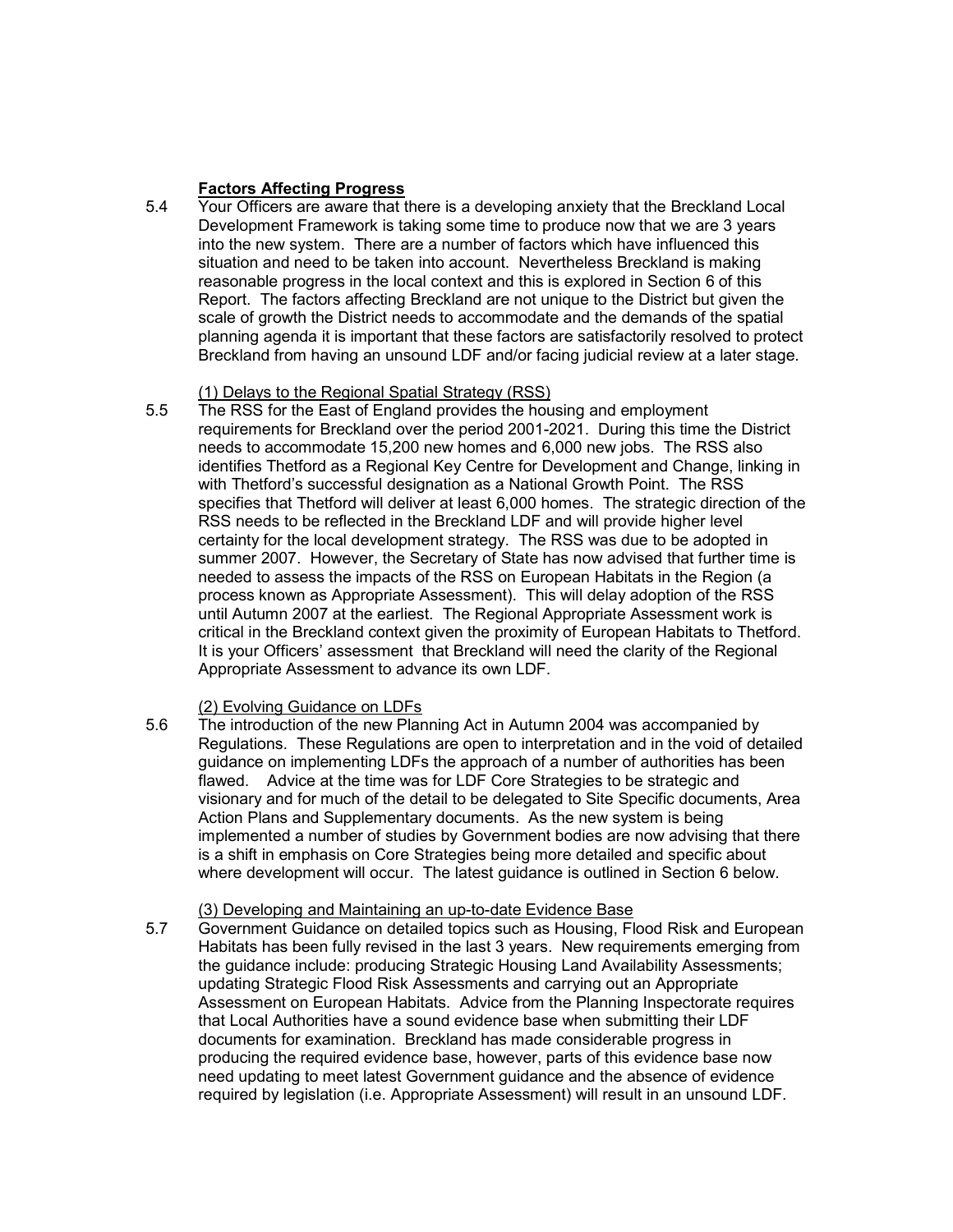5.8 The requirement to prepare an Appropriate Assessment is particularly demanding and has already impacted on the preparation on the Regional Plan. The presence of significant areas of European Habitat in the south and west of the District, together with the River Wensum and Scarning Fen in the north, mean that this is a key piece of work. A methodology has been agreed with Natural England although further work is needed in the Brecks to assess impacts on Stone Curlews, Woodlarks and Nightjars. The volume of work required to satisfy the Appropriate Assessment is considerable and various research projects involving the RSPB and Forestry Commission are underway.

## (4) Staff Turnover

5.9 Breckland is not immune from the current national shortages of professional planners. The situation is relatively critical for Breckland. The core team delivering the LDF consists of 2 full-time planning officers, supported by the Environmental Planning Manager. Two Planning Policy Officers have left the team in the last 5 months due to promotion, reflecting the current competitive market for Planners. Recruitment and retention of Planners is a risk to delivering the LDF. Most authorities in Norfolk have larger, and more established, teams preparing their LDFs. Conversely some neighbouring authorities (Forest Heath and King's Lynn & West Norfolk) are experiencing particularly challenging recruitment issues to fill LDF posts.

- (5) Sustainable Community Strategy<br>5.10 The LDF needs to be seen as a key of The LDF needs to be seen as a key delivery mechanism for the Sustainable Community Strategy. The Breckland Local Strategic Partnership (LSP) has committed to refresh the existing Community Strategy into a Sustainable Community Strategy by early 2008. The preparation of both the LDF and the Sustainable Community Strategy need to be closely aligned. Both documents need to share a joint evidence base on the Characteristics of the area. In order to achieve this a temporary Research Officer will be appointed for a 3 month contract over the summer to refine and update existing evidence that has been collated.
- 5.11 These five key factors need to be considered and are reflected in the timetable for the preparation of the LDF outlined in Section 10 of this report.

# 6. ADJOINING AUTHORITIES' LOCAL DEVELOPMENT FRAMEWORKS

- 6.1 The situation affecting Breckland's LDF needs to be considered in the context of how adjoining authorities are progressing their LDFs. All authorities in Norfolk and adjoining authorities in Suffolk are focussing on their Core Strategy as their first LDF document. A number of authorities are also incorporating their Development Control policies with the Core Strategy.
- 6.2 North Norfolk is the first authority to be submitting its Core Strategy and Development Control Policies Document. It is your Officers understanding that this submission is not without its risks, with parts of the evidence base (ie Strategic Flood Risk Assessment) yet to be finalised and issues around the Development Strategy yet to be resolved. North Norfolk's experience will be reported to this Panel and a number of Norfolk authorities are awaiting to see if their approach will be found sound.
- 6.3 Great Yarmouth and Breckland are the next two authorities timetabled to submit their Core Strategies in 2008, although Great Yarmouth are preparing their Development Control policies separately in a later document. Breckland has taken steps to revisit the LDF evidence base and re-consult the public and key stakeholders on a number of strategic areas early in 2007. This work puts Breckland on a surer footing to submit a sound LDF document. King's Lynn and Forest Heath Councils have now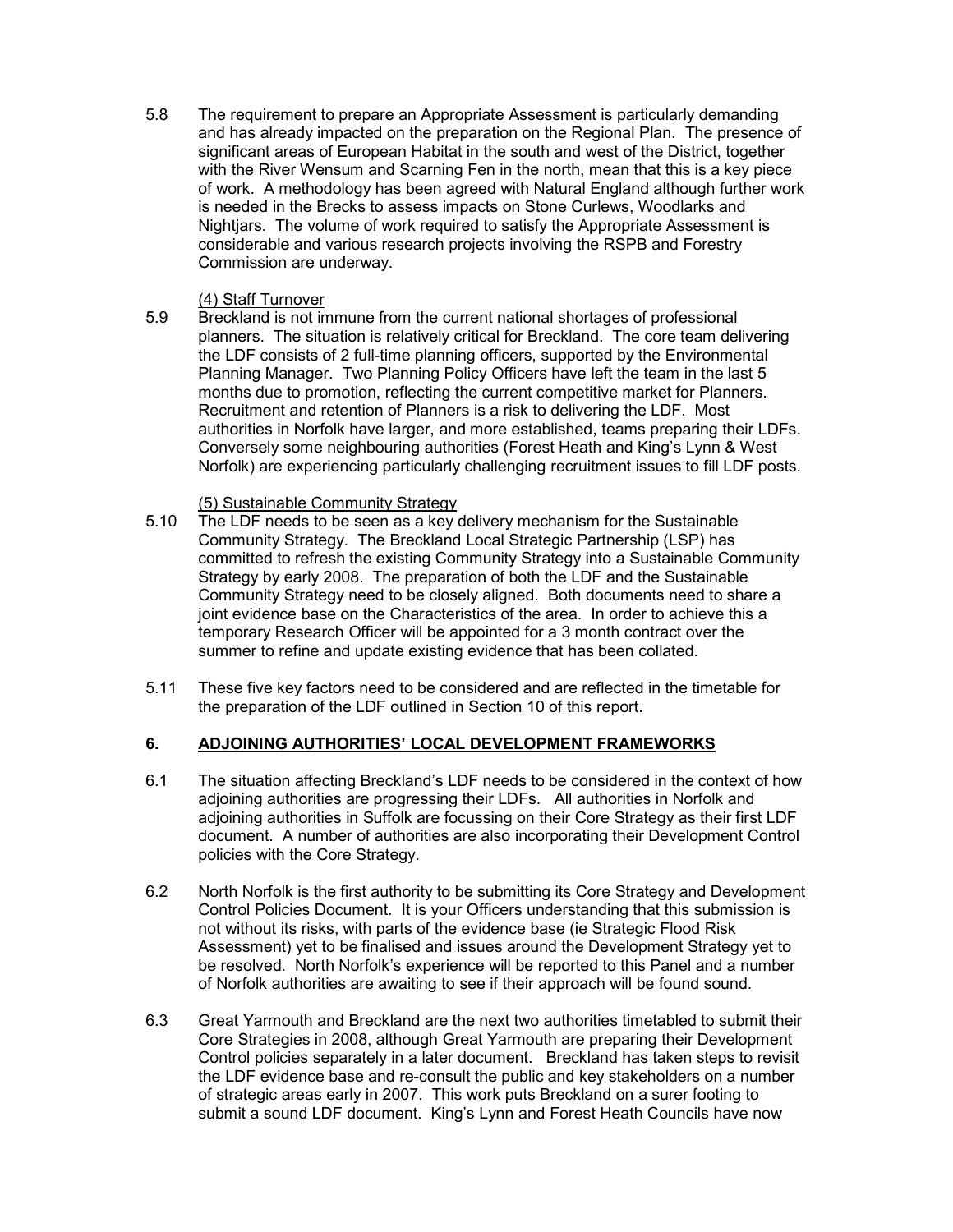recognised the need to revisit their LDF work and this will put their submission documents behind Breckland. Also behind Breckland are the Greater Norwich authorities (Broadland, Norwich City and South Norfolk) who have been directed to produce a joint Core Strategy. They are currently consulting on Issues and Options and are unlikely to submit their Strategy until 2009 at the earliest. St Edmundsbury in Suffolk also adjoins Breckland, they are currently preparing their Issues and Options and are unlikely to submit their Core Strategy until 2009.

6.4 As this section of the report demonstrates, Breckland is in the leading pack of Norfolk authorities working towards having a sound LDF Core Strategy and Development Control policies. Members may also note that other authorities are recognising the need to do additional work and Breckland is in an advantageous position having taken an early decision to review key parts of the background work.

# 7. SUMMARY OF RECENT BEST PRACTICE AND ADVICE

7.1 As outlined in paragraph 5.6 above, a considerable amount of updated and revised guidance is emerging on how to implement the LDF system. This section of the Report details some of the latest guidance which needs to be taken into account when finalising the Breckland LDF.

### Advice from the Planning Inspectorate: June 2007

- 7.2 At the end of June 2007, the Planning Inspectorate, the Government Body who will examine the Breckland LDF, published a report entitled 'Local Development Frameworks: Lessons Learnt'. This report assesses the early wave of LDFs that have been submitted to the Inspectorate, a number of which have been found to be unsound. The Inspectorate's criticisms of early LDFs can be summarised as follows:
	- Evidence needs to be submitted with the Document, not hastily prepared as an afterthought once the document has been written.
	- Core strategies are failing to add a local dimension to regional or national guidance and policy
	- LDFs are insufficiently spatial: delivery is as critical as the use of land
	- Core Strategies should pinpoint specific sites rather than suggesting general aspirations.
	- Self-assessment should be a continual part of the process, not an add-on at the end.

# Planning Advisory Service:

- 7.3 The Planning Advisory Service (PAS) is hosted by the Improvement and Development Agency (IDeA). The IDeA works for local government improvement so councils can serve people and places better. PAS has published various guidance on how to implement the new LDF system in the last 6 months including:.
	- Effective Practice In Spatial Planning (May 2007)
	- Planning together: local strategic partnerships and spatial planning (March 2007)
	- LDF Soundness: Self Assessment Toolkit (updated)
	- Core Strategy Guidance (December 2006)
- 7.4 PAS has recognised that local planning authorities are anxious to receive additional guidance on what a Core Strategy should contain. The Core Strategy Guidance produced at the end of 2006 provides a good idea of what a Core Strategy should look and feel like. Figure 1 below is taken from the guidance (the full version can be viewed at www.pas.gov.uk) and illustrates the steps required to produce a sound Core Strategy. A key element is integration with the Sustainable Community Strategy.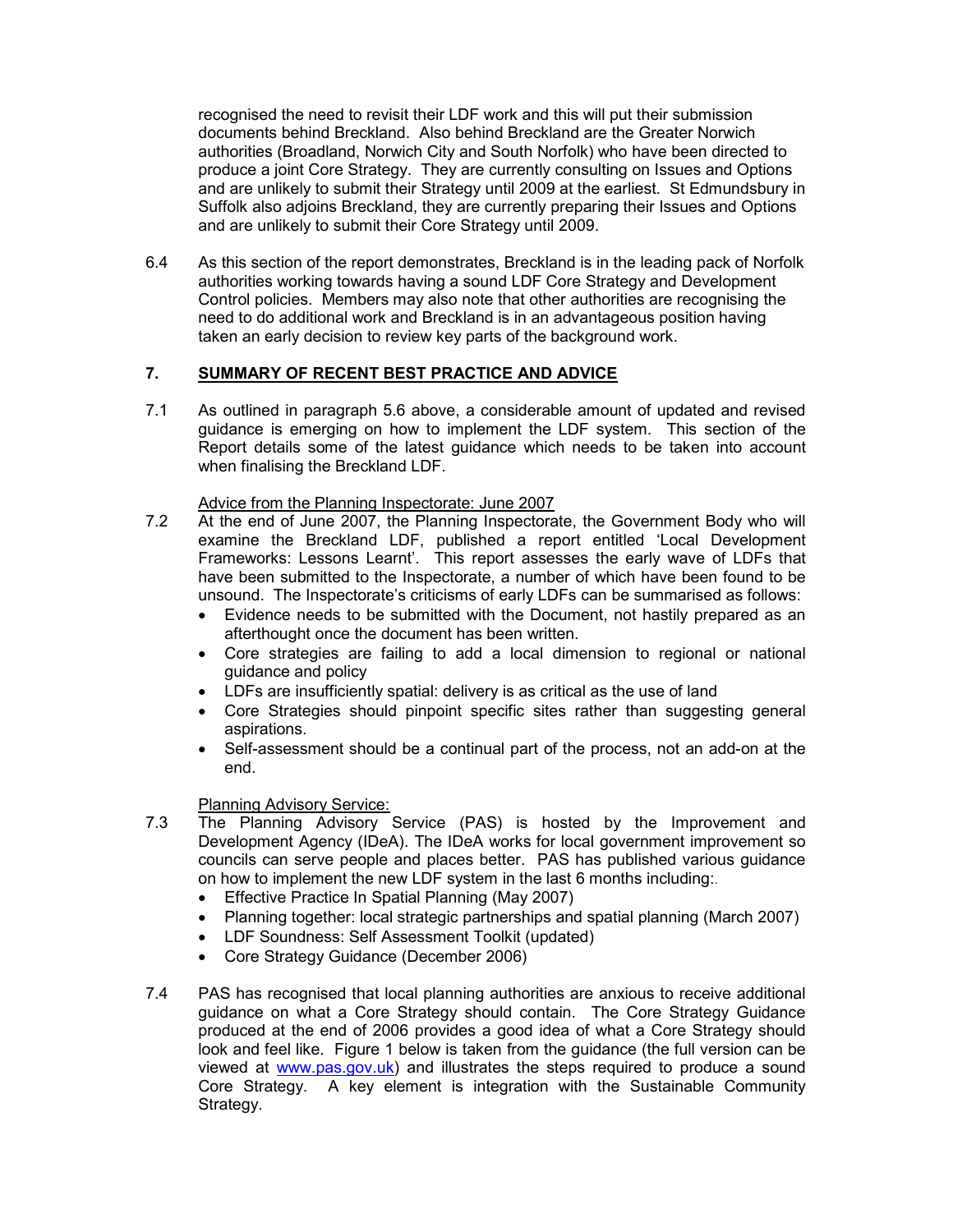figure 1: core strategy key elements



Government Advice

- 7.5 There has been no substantive updates to existing Government Advice on LDFs contained in Planning Policy Statement (PPS) 12 and its companion document 'Creating Local Development Frameworks'. At a more local level the Government Office in the East of England is advocating a very similar line to that contained in the Advice note from the Planning Inspectorate. The key messages are around the adequacy of spatial visions, objectives and strategies; their local distinctiveness and the technical process that Local Planning Authorities are going through to develop and test options for policies. Additionally, the local Government Office is promoting that LDF Core Strategies are more specific about levels of development and the spatial distribution, including the identification of key sites and their delivery. At the time of writing this report the only authority in the East of England that has an adopted Core Strategy is South Cambridgeshire and that was only passed sound with caution.
- 7.5 In September 2006 this Panel considered the outcomes of the first LDF Core Strategy Inspector Reports that were published in August 2006. The Reports found that both Stafford and Lichfield were unsound and both authorities were directed to re-prepare their LDF documents at their own expense. Since then a number of other authorities have been found to be unsound in their LDF Core Strategies including Ryedale (North Yorkshire), Chichester and Waverley. The lessons from these authorities are similar to those for Stafford and Lichfield. Appendix B of this report outlines the lessons from Stafford and Lichfield and the steps taken to address those issues. Conversely a handful of LDF Core Strategies have been found to be sound,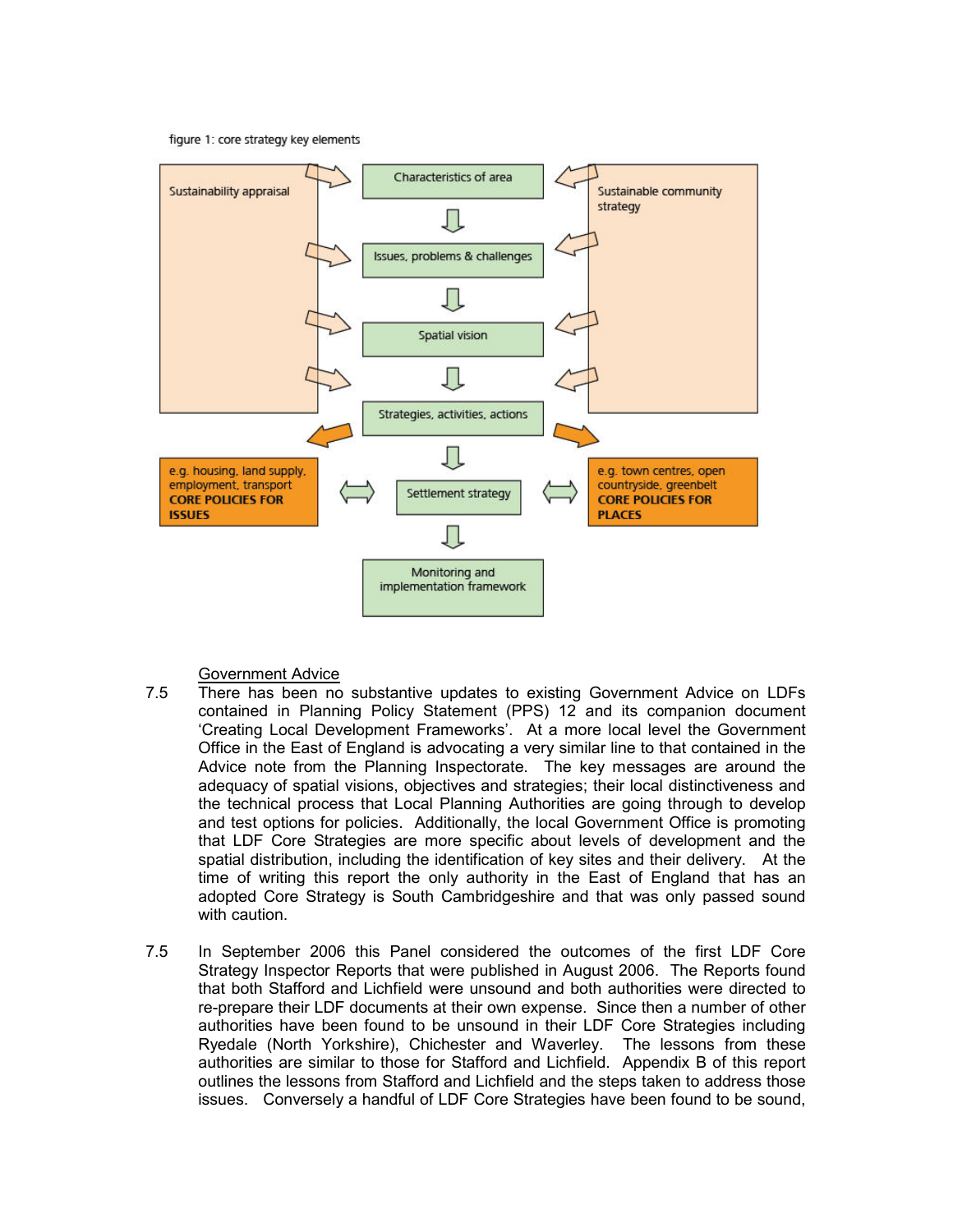including South Cambridgeshire, Plymouth, Hambleton (North Yorkshire) and South Hams (Devon). Interestingly, it has recently been quantified by Hambleton that it has cost the authority £1.7million to prepare its Core Strategy.

# 8. SUMMARY LDF DEVELOPMENT CHOICES CONSULTATION RESPONSE

- 8.1 In March additional consultation was undertaken on the Core Strategy and Development Control Policies in an Issues and Options document known as "Development Choices". The purpose of the consultation was to revisit some of the options around the development strategy and selected policies where government guidance has recently changed (i.e. climate change, housing and car parking). The consultation started on  $19<sup>th</sup>$  March and ended on  $4<sup>th</sup>$  May. For the first time the consultation included an interactive on-line consultation and some 600 comments were made through the website. A total of 1400 comments were made on "Development Choices" and they can be viewed by everyone on-line at the Breckland website. The comments have been summarised and have generated a 400 page report. These comments will need to be reported to this Panel when considering the preferred spatial strategy and policy options for Breckland.
- 8.2 In summary the consultation was successful in providing additional detail on choices around the development strategy. This enabled a good response from a number of key stakeholders including Environment Agency, Anglian Water, Norfolk County Council, the Government Office and numerous Town and Parish Councils. Their response will enable the production of a more responsive and deliverable LDF.
- 8.3 The consultation reveals that the options for the strategies and levels of developments earmarked for the towns is on the right lines and deliverable. We will need to look more closely at Attleborough and its transport issues and the presence of European habitats close to Thetford. There was widespread agreement that the LDF needs to look beyond 2021 to 2026 to ensure housing is delivered and there is long-term certainty about where development will occur. Options around reducing the density of developments in the villages to as low as 22 homes per hectare (9 per acre) and increasing parking in residential areas to reflect local circumstances also received significant endorsement.
- 8.4 Further work and more evidence is clearly needed around which villages are to be identified as 'Local Service Centres' and how the LDF is going to address concerns about how rural housing needs. A number of alternative Local Service Centre villages have been suggested (i.e. Bawdeswell, Shropham, Litcham) and this is balanced by comments in support of protecting the rural areas and limiting new development. In conclusion the consultation has not revealed any major showstoppers at this stage which would prevent the delivery of a development strategy in broad alignment with that which was consulted on.

# 9. TESTS OF SOUNDNESS

- 9.1 Members are reminded that when the Core Strategy & Development Control Policies document is submitted to the Secretary of State, it will be examined by the Planning Inspectorate who will test its 'soundness' against the following tests:-
	- 1 how the proposed change relates to the core strategy (unless it is the core strategy development plan document);
	- 2 how it relates to the community strategy;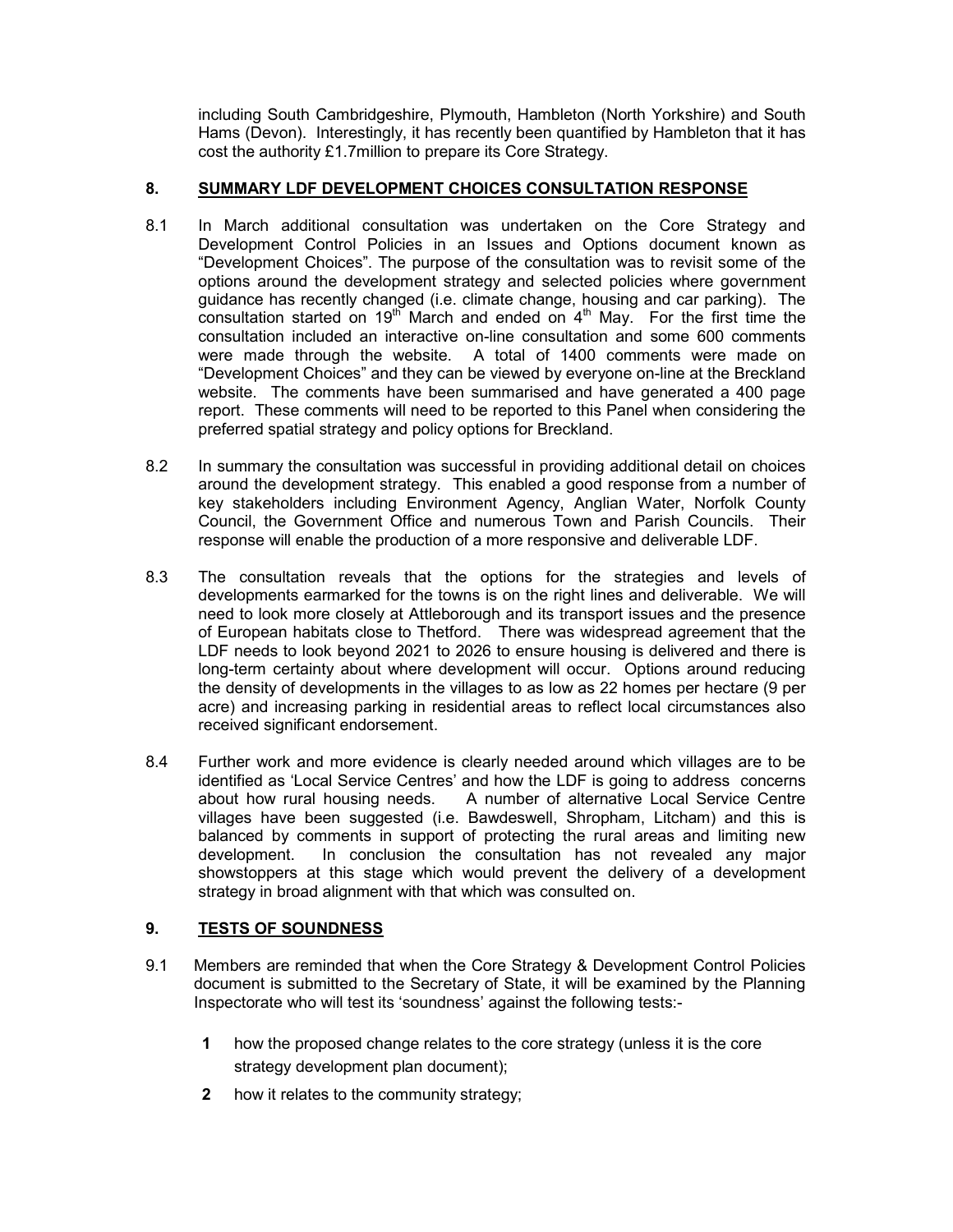- 3 whether it would be in general conformity with the regional spatial strategy and be consistent with national planning policy;
- 4 whether it is consistent with any other development plan document;
- 5 whether it is consistent with other relevant plans and strategies which will affect the delivery of the policies in the plan, e.g. local transport plans;
- 6 whether it has any environmental, economic or social implications that have not already been covered in the sustainability appraisal;
- 7 whether the proposed change requires the preparation of a revised sustainability appraisal; if so whether this has been done or, if not, how it is to be done; and
- 8 what further consultation has been undertaken by the local planning authority in accordance with the statement of community involvement.
- 9.2 Failure to submit a 'sound' document could result in either a binding Inspectors Report with fundamental changes or a Direction that the authority prepares, at its own expense, another document for submission.

# 10. FUTURE WORK PROGRAMME FOR BRECKLAND LDF

10.1 Your Officers consider that there are 3 key workstreams for the LDF in the next 12 months. The Table below sets out the key milestones and how they need to be managed.

| Document                                                  | Milestone                                   | Committee                                                                                                         | <b>Public Consultation</b>  |
|-----------------------------------------------------------|---------------------------------------------|-------------------------------------------------------------------------------------------------------------------|-----------------------------|
| Core Strategy &<br>Development<br><b>Control Policies</b> | Consultation of<br><b>Preferred Options</b> | Panel 1, Overview & Scrutiny<br><b>Commission and Cabinet</b>                                                     | Late November 2007          |
|                                                           | Submission to<br>Secretary of State         | Panel 1, Overview & Scrutiny<br>Commission, Cabinet, Full<br>Council-                                             | <b>June 2008</b>            |
|                                                           | Examination in<br>Public - late 2008        |                                                                                                                   |                             |
| <b>Site Specifics</b>                                     | Collate Evidence<br>Base                    | Start formal dialogue with<br>Town and Parish Councils<br>when Preferred Strategy<br>agreed in early October 2007 | n/a                         |
|                                                           | Consult on Issues<br>and Options            | Panel 1 - April/May 2008<br>Cabinet - May/June 2008                                                               | Summer 2008                 |
| <b>Thetford Area Action</b>                               | Collate Evidence<br>Base                    | Work ongoing                                                                                                      |                             |
|                                                           | Consult on Issues<br>and Options            | Moving Thetford Forward<br>Steering Group, Overview &<br>Scrutiny and Cabinet                                     | To be determined in<br>2008 |

10.2 In pursuing this timetable Breckland should have an adopted Core Strategy and Development Control document by early 2009, an adopted Site Specifics document by end of 2010 and an adopted Thetford Area Action Plan by end of 2010. A full colour chart detailing the LDF timetable can be viewed on-line at www.breckland.gov.uk, paper colour copies will be distributed at the Panel meeting.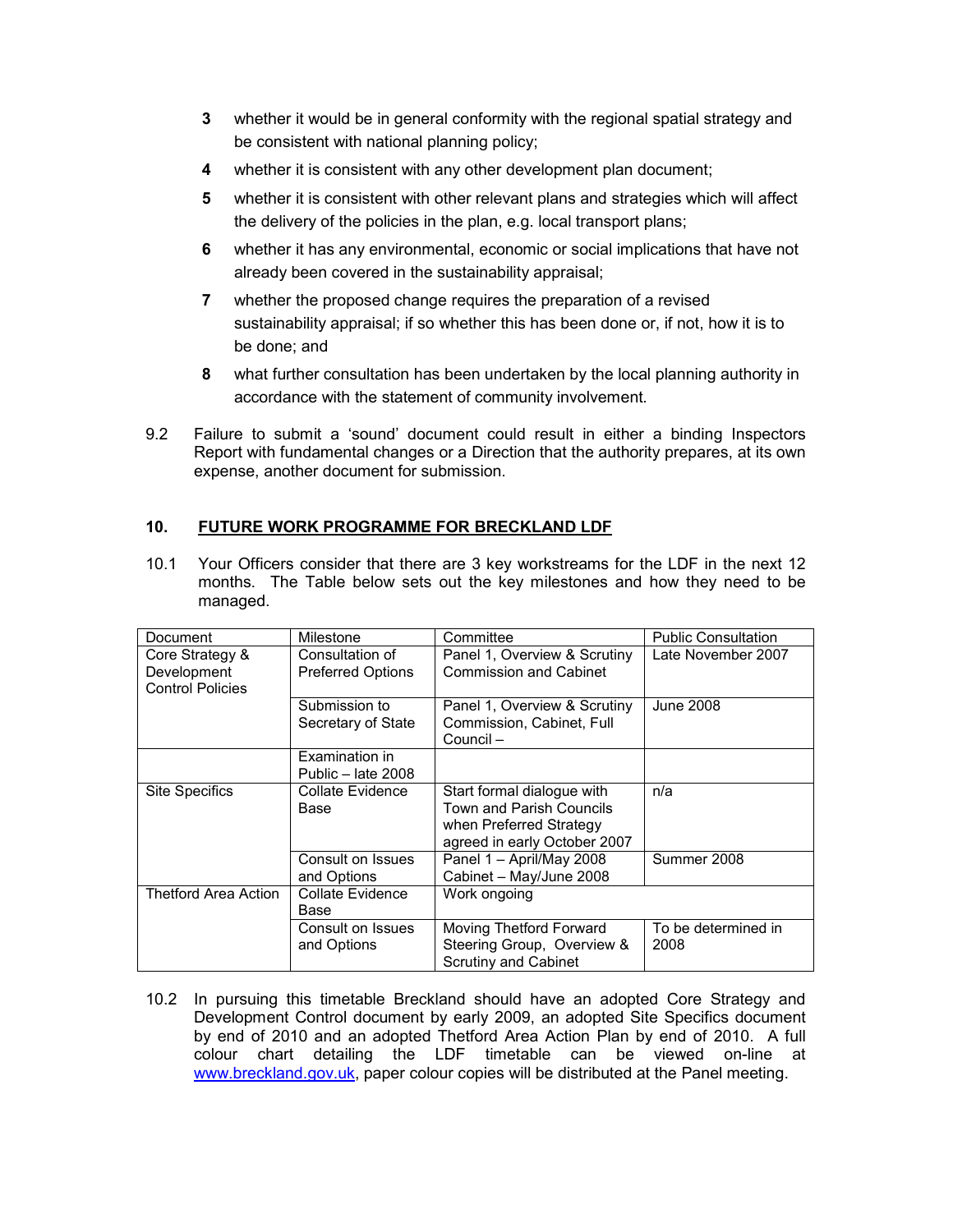# 11. OPTIONS AVAILABLE

11.1 There are no options available.

# 12. REASONS FOR RECOMMENDATION

12.1 The Report is for information and future use in the scrutiny of the LDF.

### RECOMMENDATION TO OVERVIEW AND SCRUTINY PANEL 1

12.2 Members are requested to note the contents of the Report.

This report has taken account of the need for compliance with the Council's Equal Opportunities Policy and the requirements of Section 17 of the Crime and Disorder Act 1998 and the Human Rights Act 1998. This report raises no matters to which attention specifically needs to be drawn under the legislation.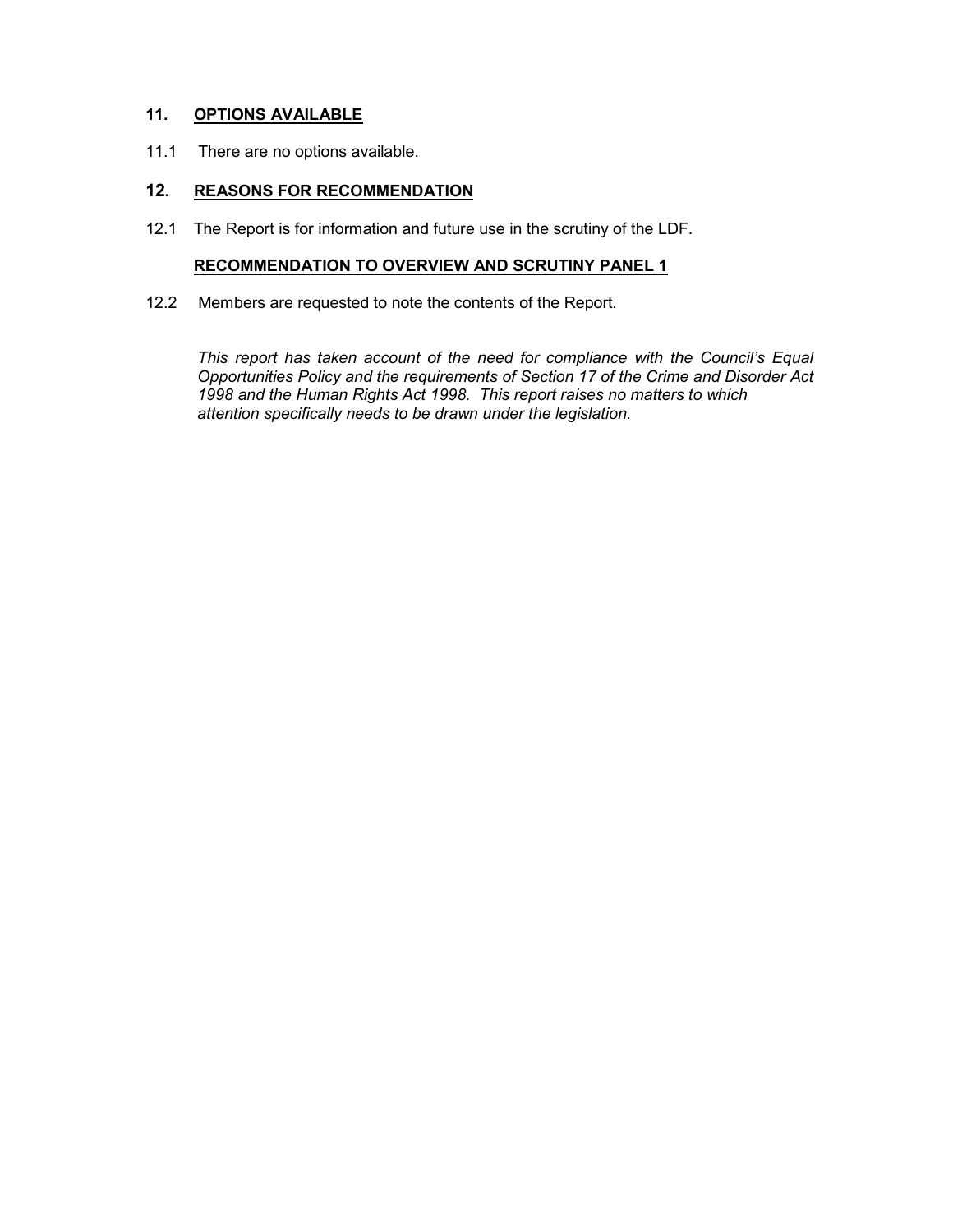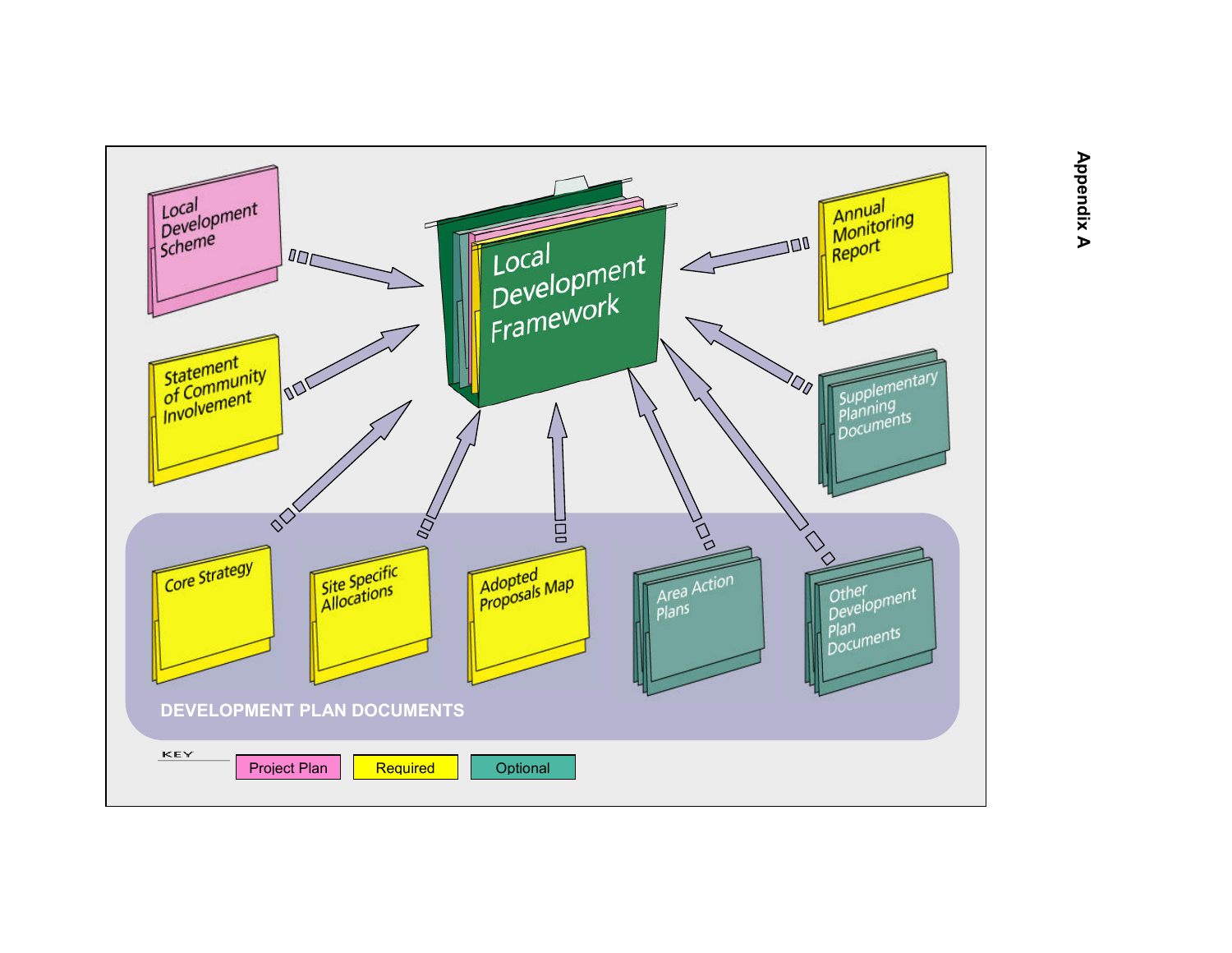# Appendix B

| Inspectors' Criticisms of Stafford and   | <b>Application to Draft Breckland LDF 2006</b>          | <b>Action Taken</b>                                 |
|------------------------------------------|---------------------------------------------------------|-----------------------------------------------------|
| <b>Lichfield LDFs</b>                    |                                                         |                                                     |
| Detail on issues such as housing         | At present the Core Strategy only gives a broad         | The Development Choices Consultation (March -       |
| numbers and jobs distribution should     | outline of the scale of growth in the Development       | May 2007) set out options for a more specific       |
| not be resolved at the Site Specifics    | Strategy policy (i.e. Strategic Growth in Thetford).    | strategy. It included possible housing numbers,     |
| Therefore, more meaningful<br>stage.     | In the absence of detailed government guidance          | jobs and retail floorspace figures. This evidence   |
| options should have been presented at    | this was considered an acceptable level of detail       | has enabled many stakeholders to comment on the     |
| an earlier stage for the public to       | with specific numbers to be hammered out through        | numbers and advise Breckland Council on issues      |
| comment on.                              | the site specific process. To avoid similar criticisms, | around delivery, environmental constraints and      |
|                                          | Breckland's Development Strategy needs to be            | infrastructure requirements.                        |
|                                          | more specific, setting out housing numbers and jobs     |                                                     |
|                                          | numbers for each settlement named in the Strategy.      |                                                     |
|                                          | This work can largely be done from existing             |                                                     |
|                                          | monitoring, but supplementary evidence is needed        |                                                     |
|                                          | from an updated Urban Capacity Study (Strategic         |                                                     |
|                                          | Housing Land Availability Assessment) and a Jobs        |                                                     |
|                                          | Distribution forecast for accuracy. Importantly, extra  |                                                     |
|                                          | consultation will be needed on the options behind       |                                                     |
|                                          | the precise numbers so that agencies, service           |                                                     |
|                                          | providers, developers and the public can comment        |                                                     |
|                                          | on the exact scale of growth.                           |                                                     |
| Lack of local distinctiveness leading to | The criticism applies to the Breckland LDF and was      | This is a key area which still needs addressing.    |
| "bland" policies that could be applied   | an issue identified by the joint Panel and              | The development of a joint 'Characteristics of      |
| anywhere                                 | Development Control Committee sessions. Whilst          | Breckland' Report which will be used for both the   |
|                                          | the LDF as drafted is technically robust, it does       | LDF and the Sustainable Community Strategy will     |
|                                          | need more of a local 'flavour' added to it where        | tackle this area and provide an up-to-date baseline |
|                                          | appropriate to make the plan more Breckland             | position from which to refine the Spatial Vision,   |
|                                          | Some policies such as the Local<br>specific.            | Strategy and Policies for Breckland.                |
|                                          | Biodiversity Conservation are<br>already very           |                                                     |
|                                          | Breckland specific, however, further work needs to      |                                                     |
|                                          | be done to add a more local flavour to the Strategy     |                                                     |
|                                          | and policy framework.                                   |                                                     |
|                                          |                                                         |                                                     |
|                                          |                                                         |                                                     |
|                                          |                                                         |                                                     |
|                                          |                                                         |                                                     |